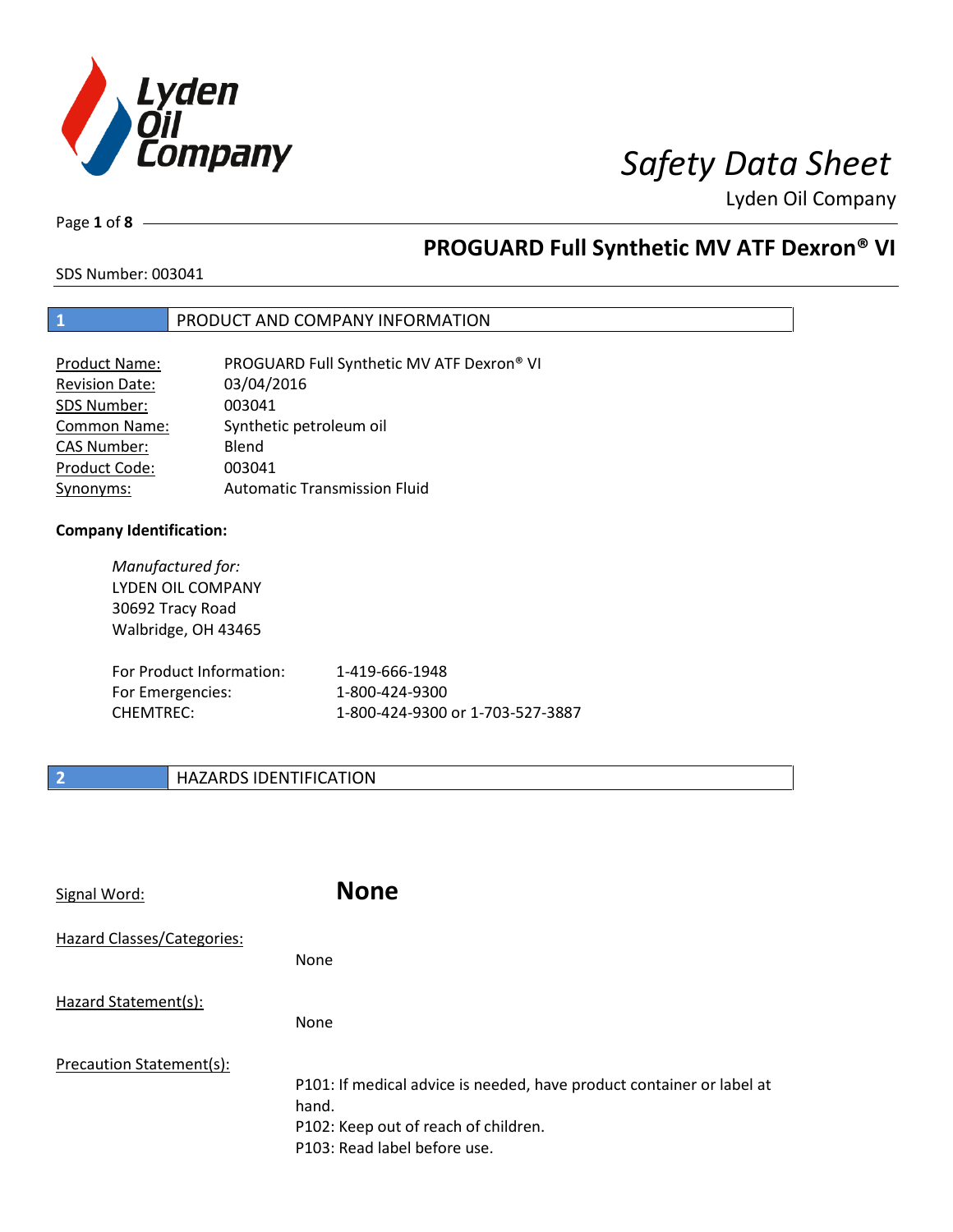

Page **2** of **8**

# **PROGUARD Full Synthetic MV ATF Dexron® VI**

SDS Number: 003041

P301+ P330+ P331: IF SWALLOWED: Rinse mouth. Do NOT induce vomiting. P305+351+338: IF IN EYES: Rinse cautiously with water for several minutes. Remove contact lenses if present and easy to do – continue rinsing. P314: Get Medical advice/attention if you feel unwell.

Other Hazard Statement(s):

-NFPA Ratings:  $Health = 1$  $Fire = 1$ Reactivity  $= 0$ 

## **3** COMPOSITION / INFORMATION ON INGREDIENTS

Ingredients:

*Mixture of the substances listed below with nonhazardous additions.*

| <b>Chemical Name</b>           | <b>CAS Number</b> | Percentage |
|--------------------------------|-------------------|------------|
| Synthetic petroleum oil, heavy | Mixture           | 75-90      |
| Additives                      | N/A               | $20$       |

*\*Any concentration shown as a range is to protect confidentiality or is due to batch variation.*

| <b>FIRST AID MEASURES</b> |
|---------------------------|
|                           |

## Description of First Aid Measures:

Inhalation:

If symptoms develop, move victim to fresh air. If symptoms persist, obtain medical attention.

Skin Contact:

Wash with soap and water. Remove contaminated clothing and wash before reuse. Get medical attention if needed.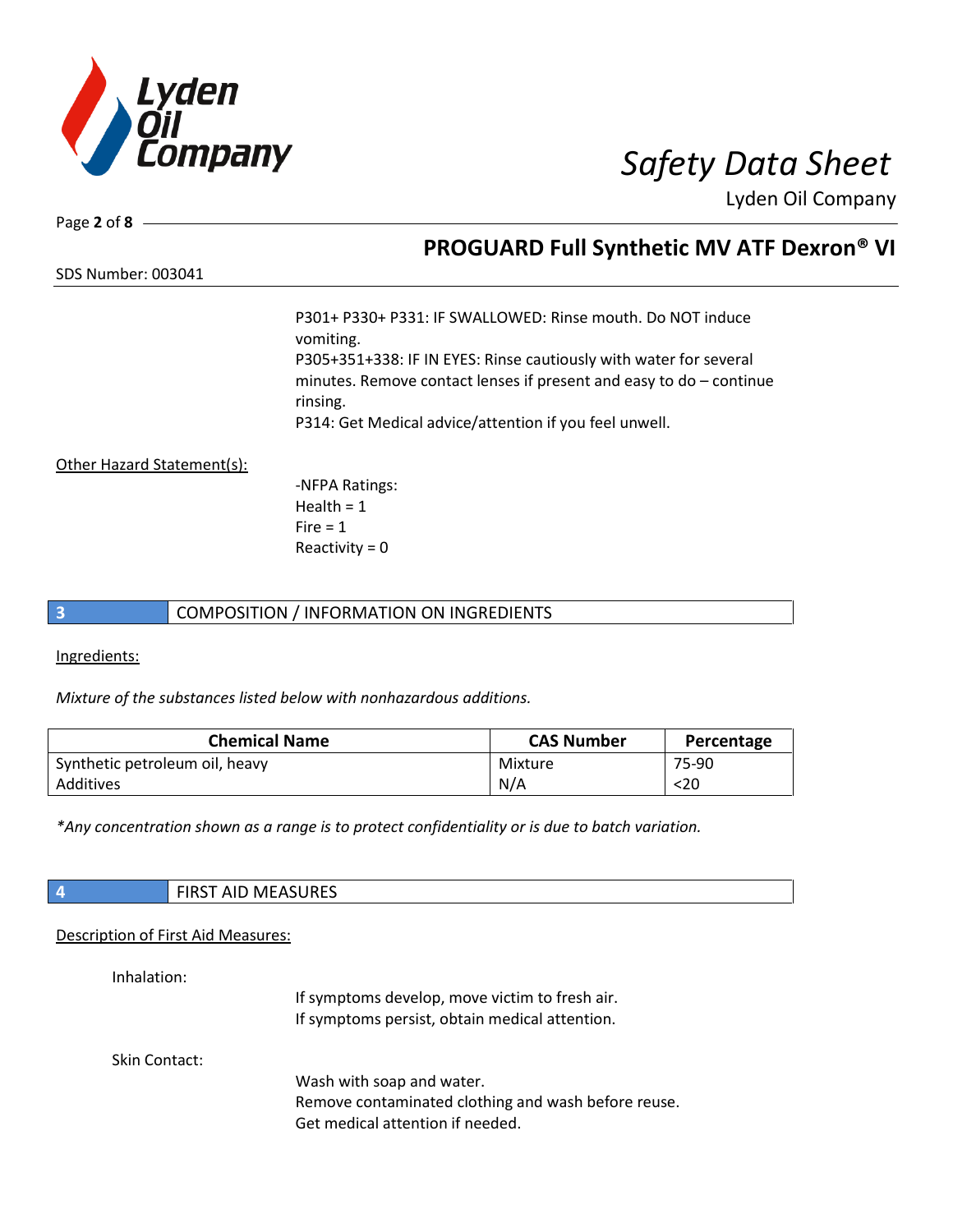

| Page $3$ of $8$ -                             |                        |                                                                                                              |
|-----------------------------------------------|------------------------|--------------------------------------------------------------------------------------------------------------|
|                                               |                        | <b>PROGUARD Full Synthetic MV ATF Dexron® VI</b>                                                             |
| <b>SDS Number: 003041</b>                     |                        |                                                                                                              |
| Eye Contact:                                  |                        |                                                                                                              |
|                                               |                        | Rinse cautiously with water for several minutes. Remove contact                                              |
|                                               |                        | lenses, if present and easy to do. Continue rinsing.                                                         |
| Ingestion:                                    |                        |                                                                                                              |
|                                               |                        | Rinse mouth with water. Do NOT induce vomiting.<br>If symptoms develop, obtain medical attention.            |
|                                               |                        |                                                                                                              |
| Symptoms and Effects, both acute and delayed: |                        |                                                                                                              |
|                                               |                        | No further relevent data available.                                                                          |
| <b>Recommended Actions:</b>                   |                        |                                                                                                              |
|                                               |                        | Treat symptomatically. Call a doctor or poison                                                               |
|                                               |                        | control center for guidance.                                                                                 |
|                                               |                        |                                                                                                              |
| 5                                             | FIRE FIGHTING MEASURES |                                                                                                              |
| Recommended Fire-Extinguishing Equipment:     |                        |                                                                                                              |
|                                               |                        | Use dry powder, foam, or carbon dioxide fire                                                                 |
|                                               |                        | extinguishers. Water may be ineffective in fighting<br>an oil fire unless used by experienced fire fighters. |
|                                               |                        |                                                                                                              |
| Possible Hazards During a Fire:               |                        |                                                                                                              |
|                                               |                        | Hazardous combustion products may include: A                                                                 |
|                                               |                        | complex mixture of airborne solid and liquid                                                                 |
|                                               |                        | particulates and gases (smoke). Carbon monoxide.<br>Unidentified organic and inorganic compounds.            |
|                                               |                        |                                                                                                              |
| <b>Recommendations to Firefighters:</b>       |                        |                                                                                                              |
|                                               |                        | Proper protective equipment including breathing                                                              |
|                                               |                        | apparatus.                                                                                                   |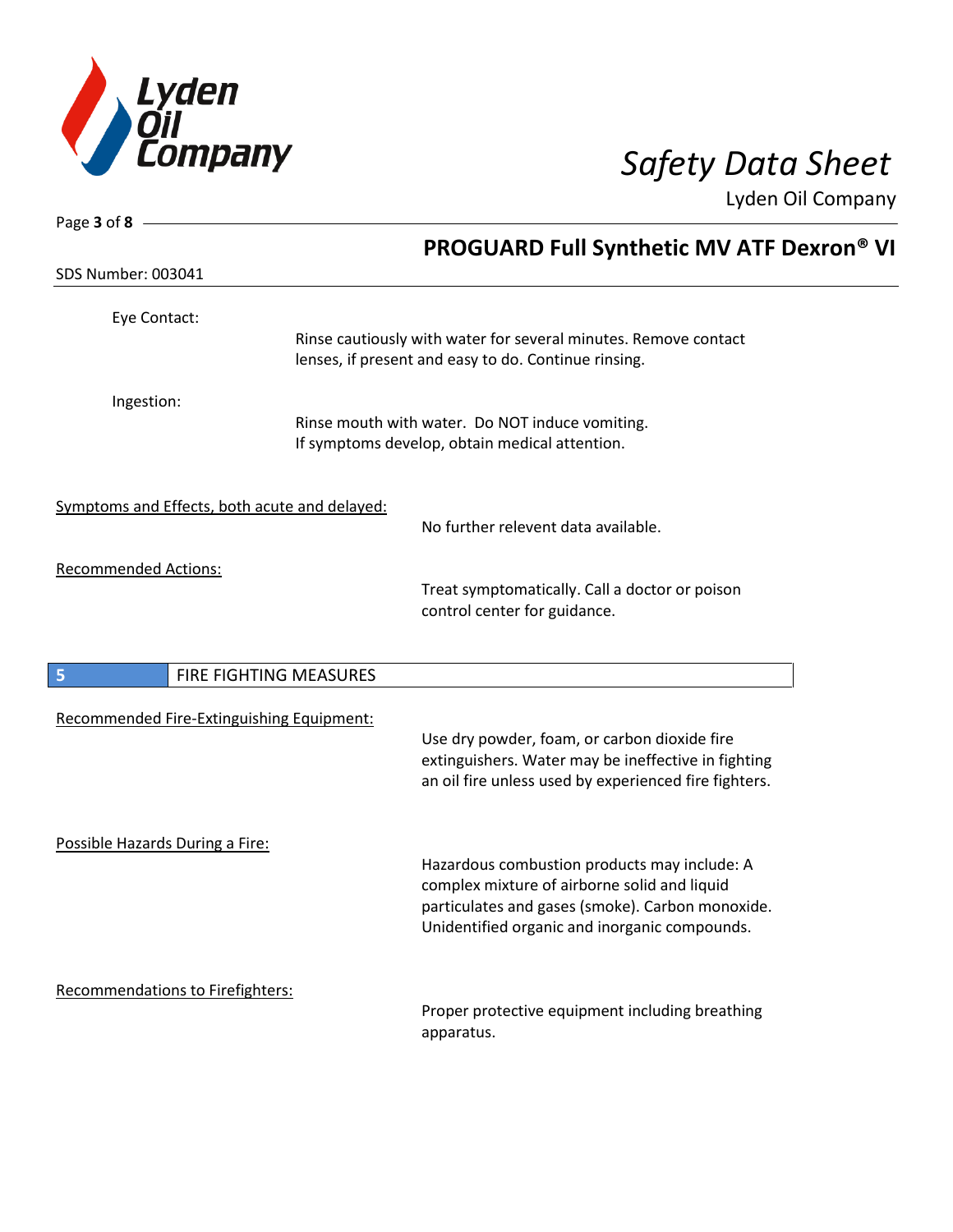

**PROGUARD Full Synthetic MV ATF Dexron® VI**

Lyden Oil Company

SDS Number: 003041

Page **4** of **8**

# **6** ACCIDENTAL RELEASE MEASURES Personal Precautions: Avoid contact with skin, eyes, and clothing. Emergency Procedures: Contain spilled material, collect in suitable and properly labeled containers. Environmental Precautions: Do not allow to reach sewage system or any water course. Do not allow to enter ground waters. Cleanup Procedures: Pick up excess with inert absorbant material. **7 HANDLING AND STORAGE** Handling Precautions: Handle with care and avoid spillage on the floor. Do not cut, weld, drill, grind, braze, or solder container. Storage Requirements: Keep container tightly sealed. Keep away from sources of ignition. **8** EXPOSURE CONTROLS / PERSONAL PROTECTION Exposure Limits: Distillates (petroleum), hydrotreated light parffinic :

ACGIH TWA  $-$  5mg/m<sup>3</sup> (oil mist) ACGIH STEL - 10mg/m<sup>3</sup> (oil mist) OSHA TWA – 5mg/m $3$  (oil mist)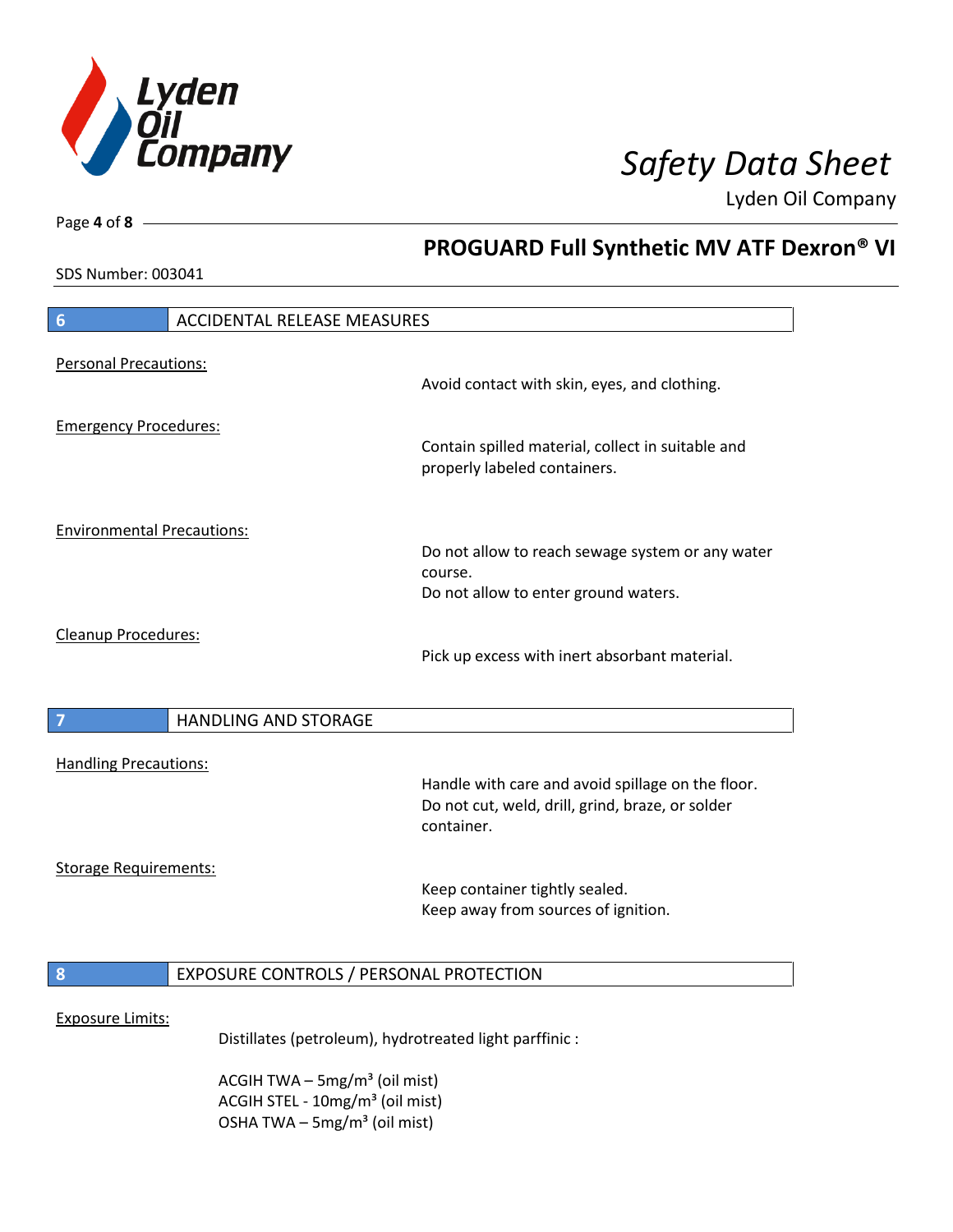

Page **5** of **8**

# **PROGUARD Full Synthetic MV ATF Dexron® VI**

## SDS Number: 003041

Engineering Controls:

All ventilation should be designed in accordance with OSHA standard (29 CFR 1910.94).

Personal Protective Equipment:

Wash hands before breaks and at the end of work. Use safety glasses and gloves.

## **9** PHYSICAL AND CHEMICAL PROPERTIES

| Color:                        | Red                                            |
|-------------------------------|------------------------------------------------|
| <b>Physical State:</b>        | Liquid                                         |
| Odor:                         | Mild Petroleum                                 |
| <b>Odor Threshold:</b>        | Data not available                             |
| pH:                           | Data not available                             |
| <b>Melting Point:</b>         | $-40^\circ$ F (pour point)                     |
| <b>Boiling Point:</b>         | Data not available                             |
| <b>Boiling Range:</b>         | Data not available                             |
| Flash Point:                  | 218° C / 424° F                                |
| <b>Evaporation Rate:</b>      | Data not available                             |
| Flammability:                 | Data not available                             |
| Flammability Limits:          | Data not available                             |
| Vapor Pressure:               | $<$ 0.1 mmHg at 20 $^{\circ}$ C                |
| Vapor Density:                | >1                                             |
| <b>Relative Density:</b>      | 7.04 pounds per gallon at 60°F                 |
| Solubilities:                 | Insoluble in water                             |
| <b>Partition Coefficient:</b> | Data not available                             |
| Auto-Ignition Temperature:    | Data not available                             |
| Decomposition Temperature:    | Data not available                             |
| Viscosity:                    | 5.85 mm <sup>2</sup> /sec (kinematic at 100°C) |

## **10** STABILITY AND REACTIVITY

Stability:

Stable under normal conditions.

Reactivity:

Not reactive under normal conditions.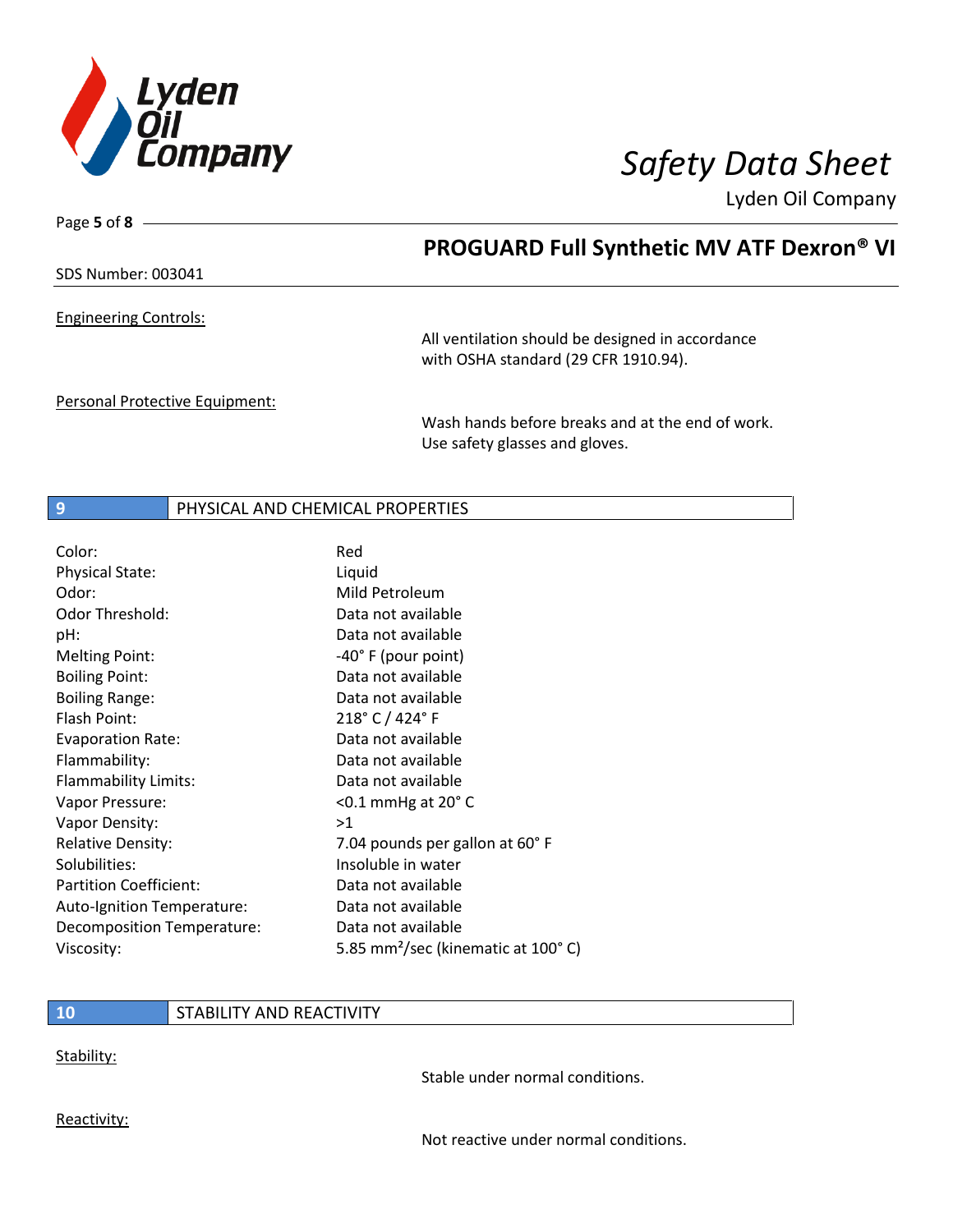

| Page 6 of 8 $-$                        |                                                                                                                           |
|----------------------------------------|---------------------------------------------------------------------------------------------------------------------------|
| SDS Number: 003041                     | <b>PROGUARD Full Synthetic MV ATF Dexron® VI</b>                                                                          |
|                                        |                                                                                                                           |
| <b>Conditions to Avoid:</b>            | Extreme temperature, sparks, open flame, and<br>direct sunlight.                                                          |
| <b>Hazardous Reactions:</b>            | No known hazardous reactions.                                                                                             |
| Incompatible Materials:                | Strong oxidizers and strong reducing agents.                                                                              |
| Decomposition Products:                | Oxides of carbon and hydrogen.                                                                                            |
| 11<br><b>TOXICOLOGICAL INFORMATION</b> |                                                                                                                           |
| Routes of Exposure:                    | Skin and eye contact are the primary routes of<br>exposure although exposure may occur following<br>accidental ingestion. |
| <b>Exposure Effects:</b>               | Repeated skin contact may cause dermatitis or an<br>oil acne.                                                             |
| <b>Measures of Toxicity:</b>           | No test data available.                                                                                                   |
| Carcinogenic/Mutagenic Precautions:    | Non-carcinogenic and not expected to be<br>mutagentic.                                                                    |
| 12<br><b>ECOLOGICAL INFORMATION</b>    |                                                                                                                           |
| <b>Ecological Precautions:</b>         | Avoid exposing to the environment.                                                                                        |

Ecological Effects:

No specific environmental or aquatic data available.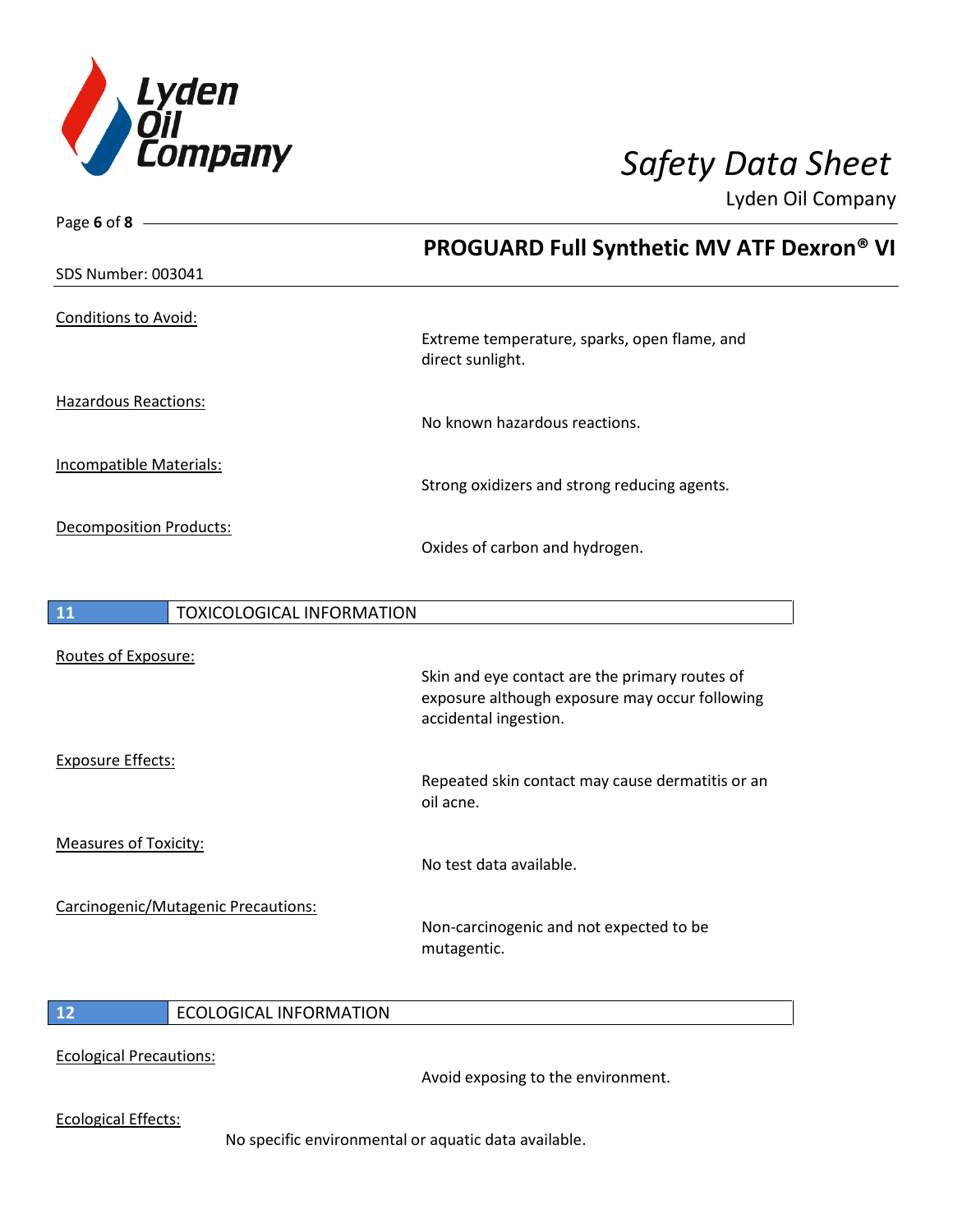

**PROGUARD Full Synthetic MV ATF Dexron® VI**

Lyden Oil Company

SDS Number: 003041

Page **7** of **8**

| 13                                               | <b>DISPOSAL CONSIDERATIONS</b>           |                                                  |
|--------------------------------------------------|------------------------------------------|--------------------------------------------------|
| Disposal Methods:                                |                                          | Dispose of waste material in accordance with all |
|                                                  |                                          | local, state, and federal requirements.          |
| Disposal Containers:                             |                                          | Use properly approved container for disposal.    |
| <b>Special Precautions:</b>                      |                                          | Do not flush to surface waters or drains.        |
| 14                                               | <b>TRANSPORT INFORMATION</b>             |                                                  |
|                                                  |                                          |                                                  |
| <b>UN Number:</b>                                | Data not available                       |                                                  |
| <b>UN Shipping Name:</b>                         | Data not available                       |                                                  |
| <b>Transport Hazard Class:</b><br>Packing Group: | Data not available<br>Data not available |                                                  |
|                                                  |                                          |                                                  |
| <b>Environmental Hazards:</b>                    |                                          |                                                  |
|                                                  |                                          | Data not available                               |
| <b>Bulk Transport Guidance:</b>                  |                                          |                                                  |
|                                                  |                                          | Data not available                               |
| <b>Special Precautions:</b>                      |                                          |                                                  |
|                                                  |                                          | Not regulated by DOT.                            |
|                                                  |                                          |                                                  |
| 15                                               | <b>REGULATORY INFORMATION</b>            |                                                  |

This material and all of its components are listed on the Inventory of Existing Chemical Substances under the Toxic Substances Control Act.